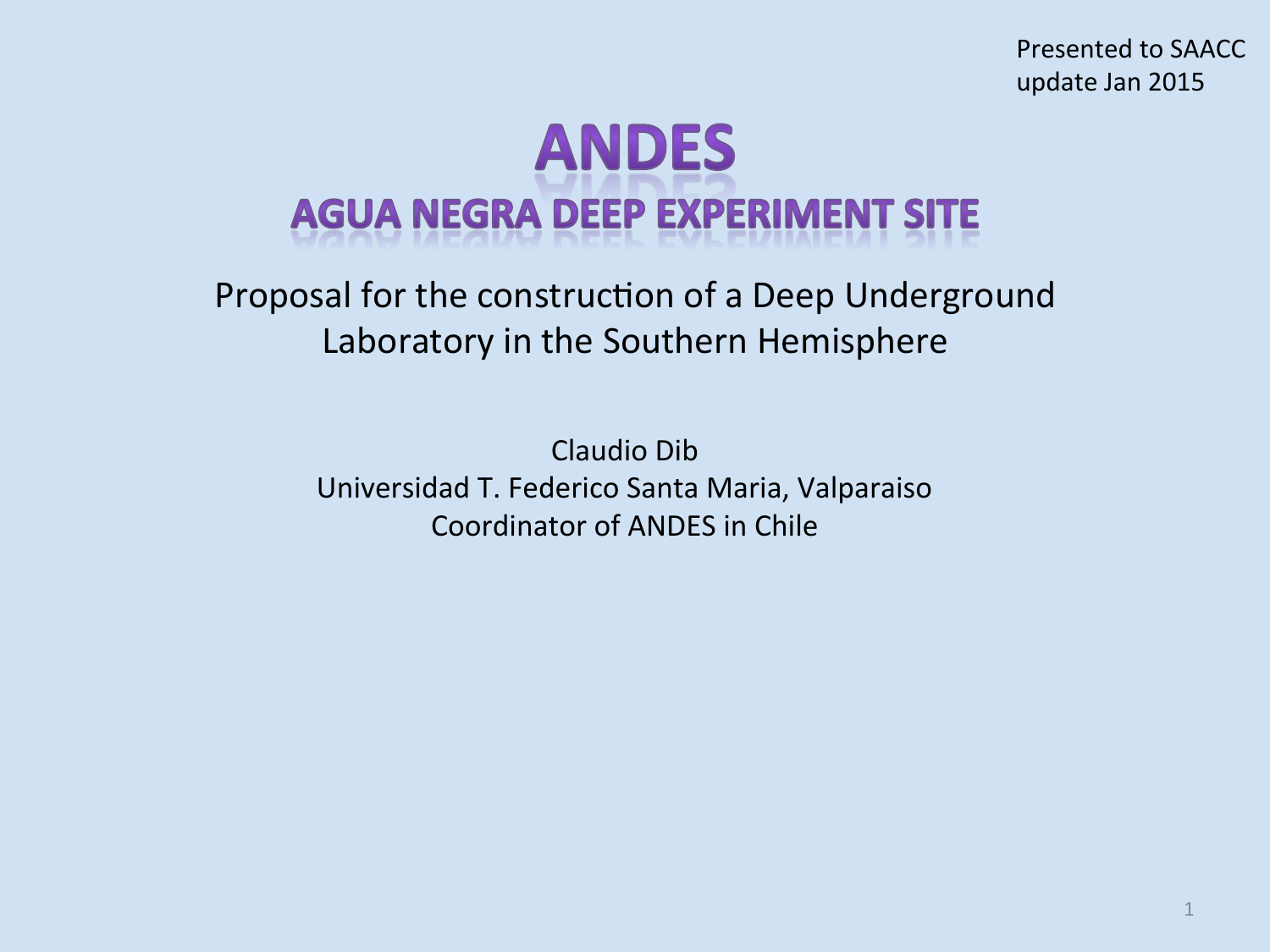## **Summary of the proposal:**

To build an Underground Lab in the AGUA NEGRA tunnel. The AGUA NEGRA tunnel is a road tunnel to be built under the Andes Mountains between Chile (Coquimbo Region) and Argentina (San Juan Province).

The Agua Negra Tunnel will be 14 km long at an altitude of  $4000 \text{ m}$  a.s.l.

ANDES, the underground lab, will be app. 4 km from the Chilean entrance, at the deepest point under the rock (1700 m overburden).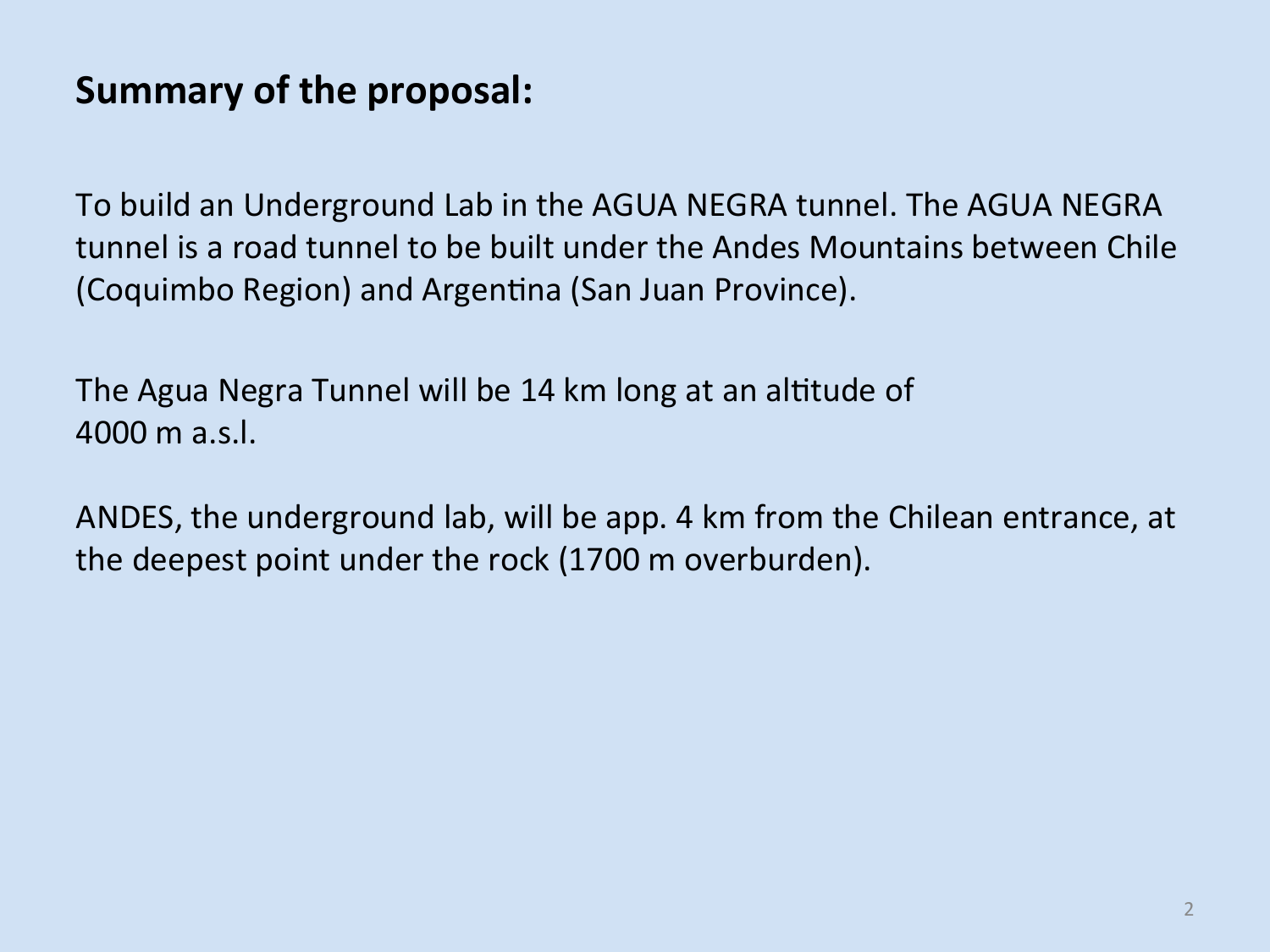#### Latest advances (Jan 2015):

- CLAF (Centro Latinoamericano de Física) has created the Unidad ANDES in its administration. This Unit will handle all funds and payments for the ANDES project.
- ANDES requested a Conceptual Study (CS) for the ANDES Lab to Lombardi SA, the firm in charge of the tunnel design. The cost was covered 50/50 from research grants of Chile and Argentina.
- The CS presented 6 options of design and locations.
- Pending as a next step is the Detailed Engineering Study, which has a cost near 480 kUSD. This study should be ordered before the end of March 2015 for ANDES to be integrated to the Tunnel design. Funds are not yet available.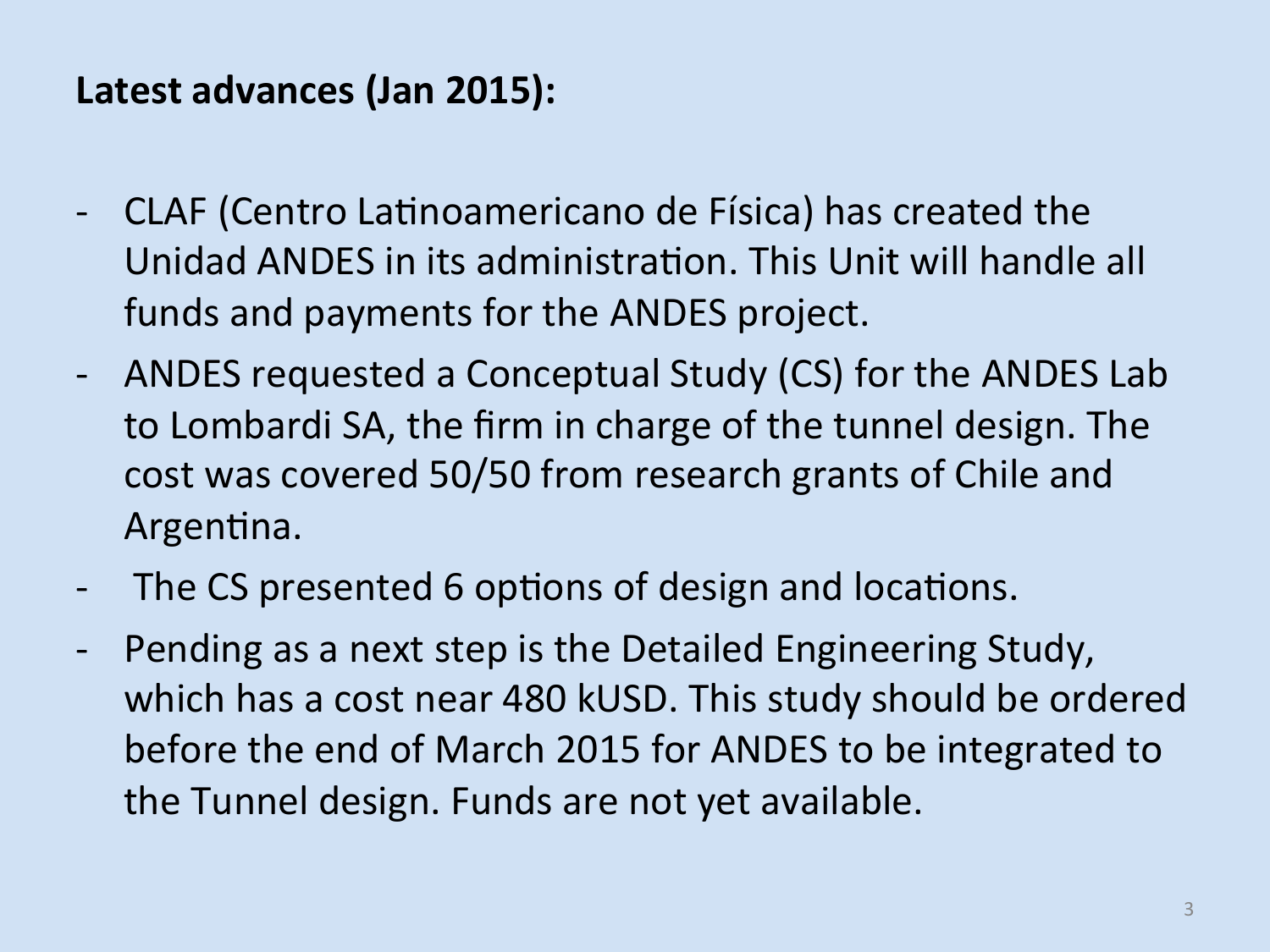#### Latest advances (cont.):

- The Ministry of Planning in Argentina has agreed to finance 50% of the lab construction, and in Chile there are current conversations with the Ministry of Work (MOP).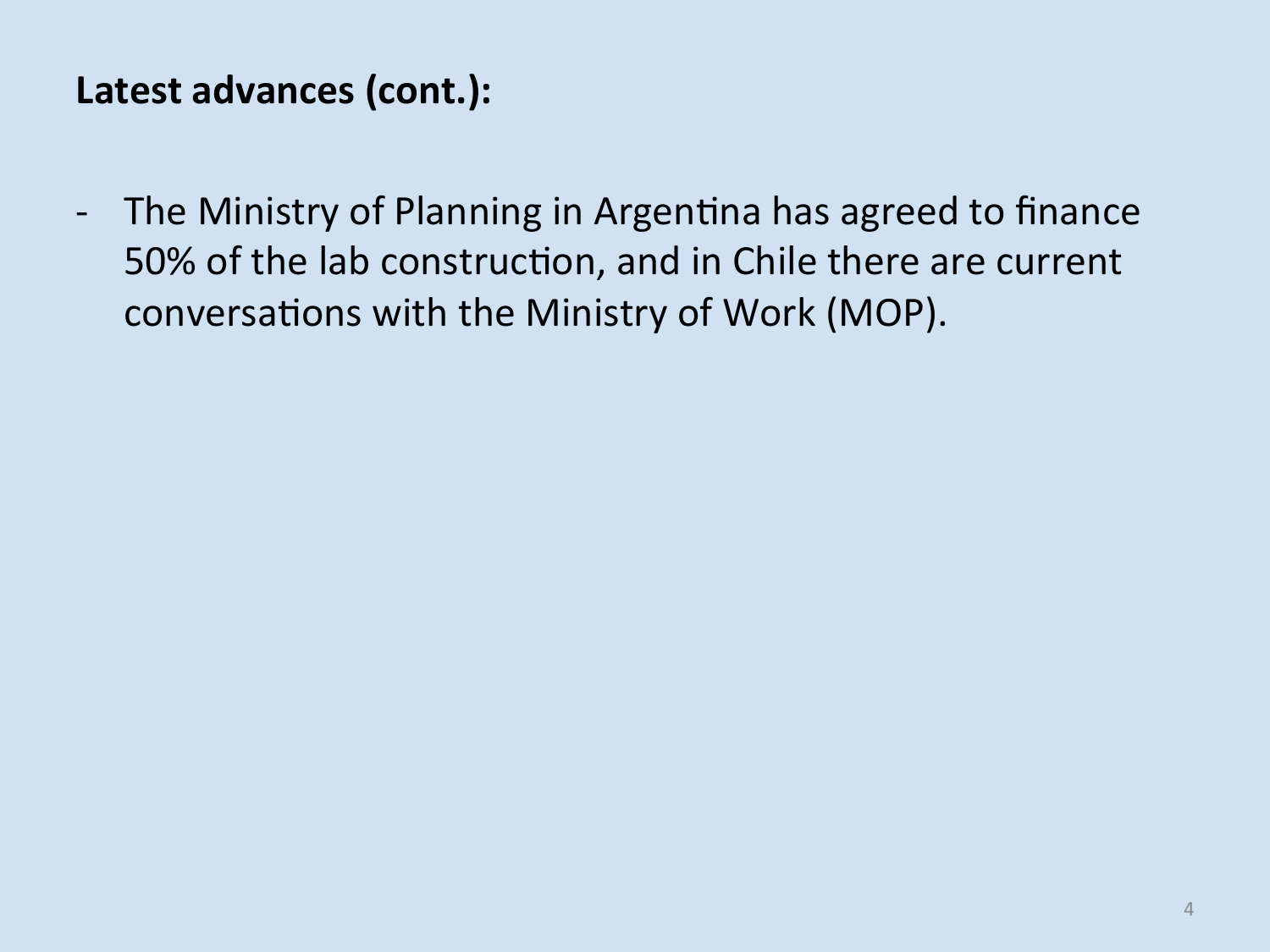## Latest advances (cont.):

- Conceptual Study: option 3 is in principle the most favorable (at the border between the countries and at the deepest point).